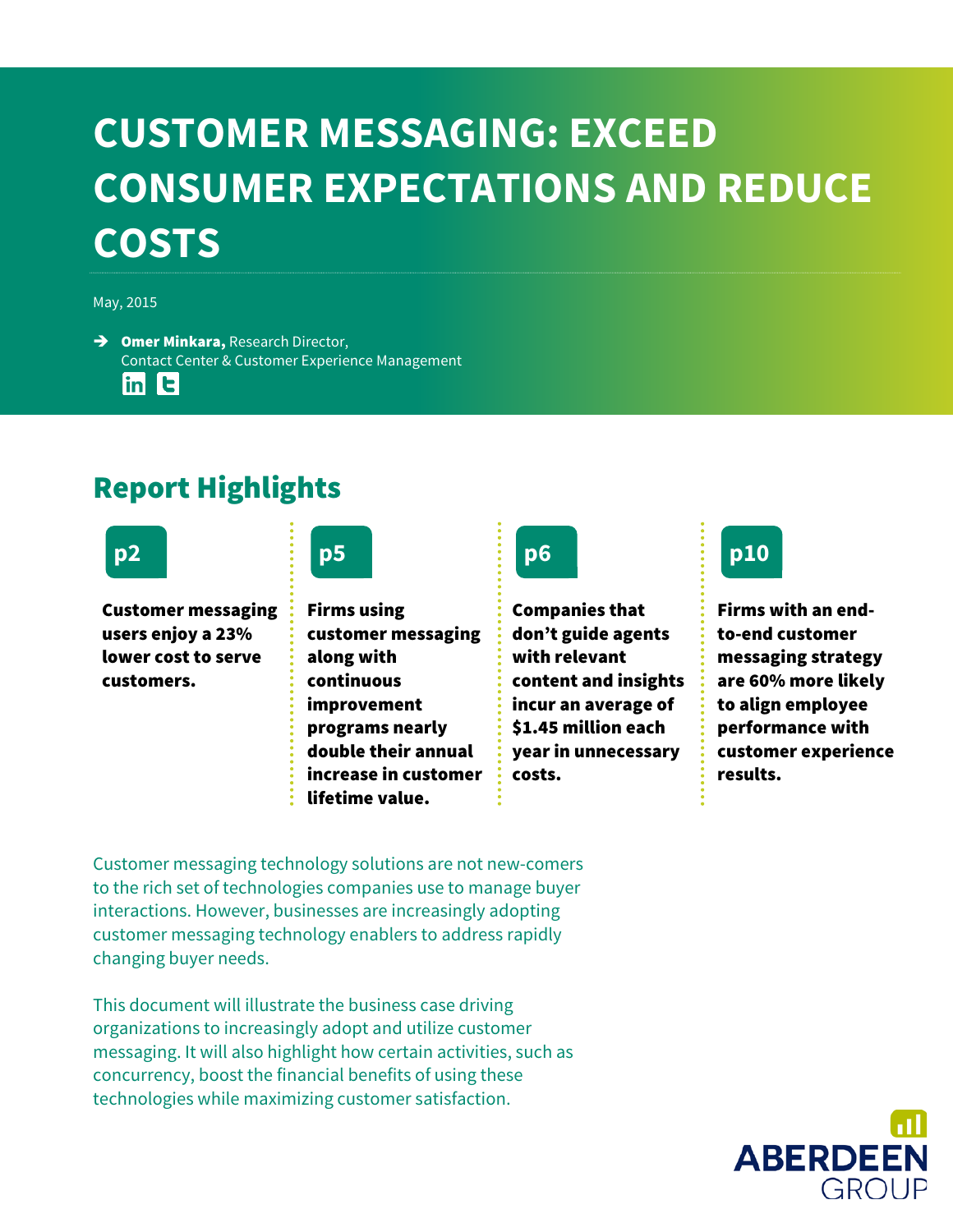**Success in CEM is not associated with who spends the most to manage customer conversations. It depends on who uses the right activities and technologies effectively to delight customers while reducing costs.**

#### **Definition: Customer Messaging**

For the purposes of this research, Aberdeen defines customer messaging as a joint set of technology enablers helping firms communicate with customers across multiple channels, including the web, text messaging and mobile applications (native and HTML 5).

The technology tools helping firms with customer messaging include live chat (both the web and mobile web), text messaging, and in-app messaging.

### **Why Deploying Customer Messaging is a Savvy Business Decision:**

To fully grasp the business case behind customer messaging requires understanding the challenges companies face within their customer experience management (CEM) activities. Findings from Aberdeen's March 2015 CEM Executive's Agenda [2015: Leading the Customer Journey to Success](http://aberdeen.com/research/10247/10247-RR-CEM.aspx/content.aspx) study shows that the ability to address rapidly changing customer needs is the top challenge keeping CEM (see sidebar on page 6) executives up at night. However, overcoming this obstacle doesn't mean companies must incur additional costs. On the contrary, top performing businesses in the CEM Executive's [Agenda 2015](http://aberdeen.com/research/10247/10247-RR-CEM.aspx/content.aspx) study reduced their annual service costs by 28.8% year-over-year while increasing customer satisfaction rates by 24.5% annually.

Joining the ranks of the top performing organizations requires firms to use the right channels that align with customer preferences while carefully managing cost to interact through different touch-points. Between 2015 and 2014, Aberdeen Group surveyed 407 businesses regarding the key trends and activities influencing their CEM activities. Table 1 shows that organizations using customer messaging (see sidebar) enjoy a 23% lower cost per customer contact, compared to those that are not using messaging (\$20.9 vs. \$27.1).

## **Table 1: Companies using Customer Messaging Enjoy Less Service Costs**

| <b>Company Performance (n=407)</b>                      | <b>Customer Messaging</b><br><b>Users</b> | <b>Non-users</b> |
|---------------------------------------------------------|-------------------------------------------|------------------|
| Average cost per customer contact                       | \$20.9                                    | \$27.1           |
| Year-over-year improvement in agent<br>utilization rate | 30.0%                                     | $2.5\%$          |

Source: Aberdeen Group, April 2015

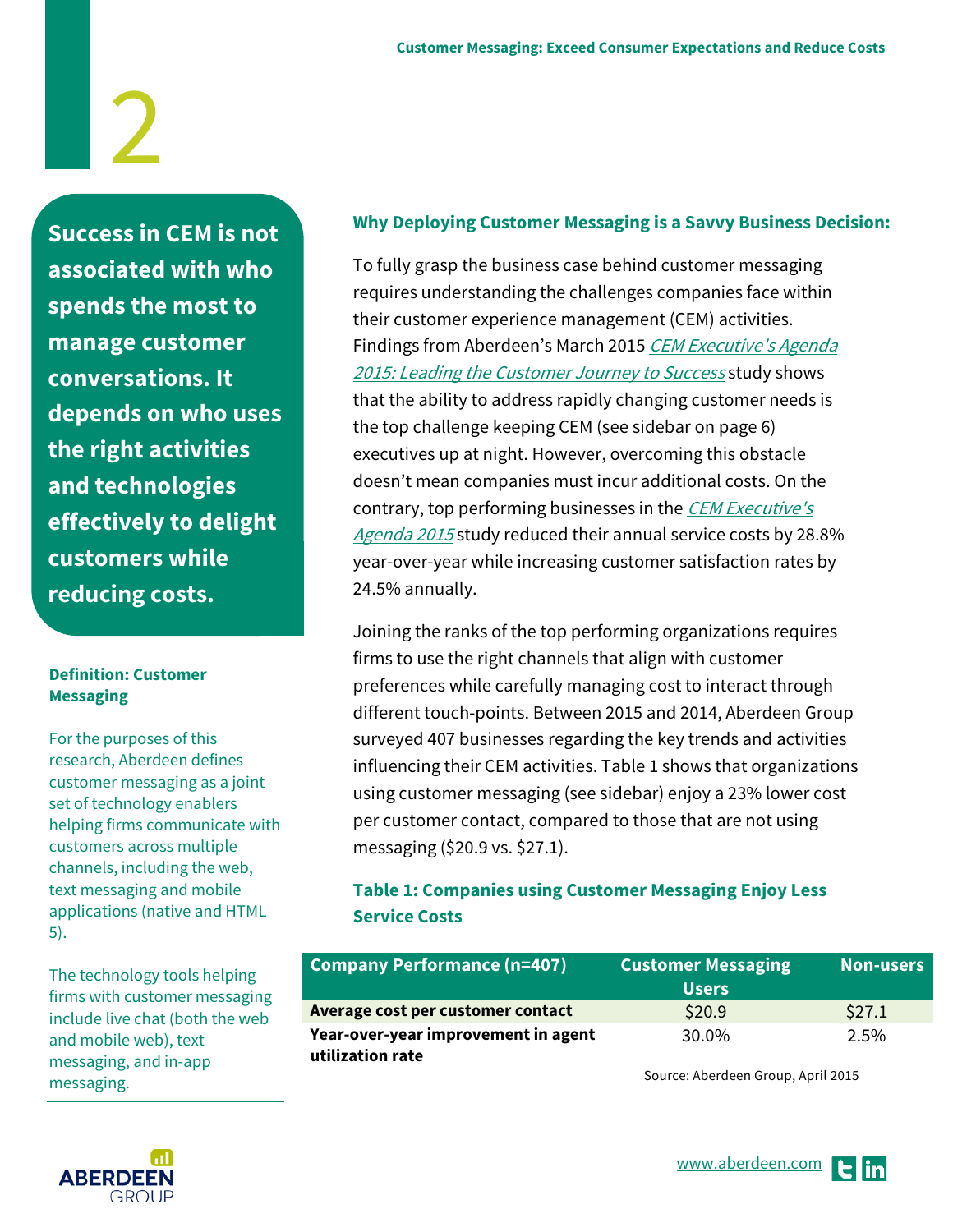It's important to note that the cost per customer contact (see sidebar) illustrated above varies across businesses depending on numerous factors, including the complexity of client interactions and geography. However, since the above data represents aggregated findings Aberdeen captured through a survey of companies in all industries across the world, it provides an accurate validation that **use of customer messaging helps firms reduce CEM-activity related costs.**

Customer messaging users also enjoy a 13% lower cost compared to those that use only phone without messaging (\$20.9 vs. \$24.1). Based on this insight, unless a consumer exclusively uses the phone channel or does not have proficiency in messaging, companies looking to reduce costs should use customer messaging, rather than phone, as it helps them address consumer needs while trimming costs. It's critical to note that when routing buyers across different channels, companies must also consider customers' channel preferences to align each interaction with buyer expectations.

### Why Do Customer Messaging Users Enjoy a Lower Cost?

There are several reasons why companies using customer messaging enjoy a lower cost per customer contact, compared to those that don't. First, companies in the former category achieve far superior results in improving agent utilization rates year-over-year than the ones in the latter category. Making better use of agents' time allows organizations to reduce unnecessary labor costs by being able to handle peak levels of activity while using the same workforce. The next sections will provide detailed insights into maximizing these cost savings by achieving optimal levels of concurrency.

Customer messaging users are also 24% more likely to improve current customer satisfaction scores year-over-year, compared

#### **Definition: Cost per Customer Contact**

For the purposes of this research, Aberdeen defines this metric as a measure of the total monetary value of the resources organizations need to utilize to handle one customer interaction.

These costs include labor costs as well as technology (e.g. automated call distribution (ACD) and live chat) and infrastructure (e.g. telephony) investments needed to handle buyer interactions.

Once organizations determine the total cost of resources they need to use to handle customer interactions based on the cost allocated to specific channels, they then divide this figure with the number of interactions taking place via the respective channel to measure this metric by each channel.

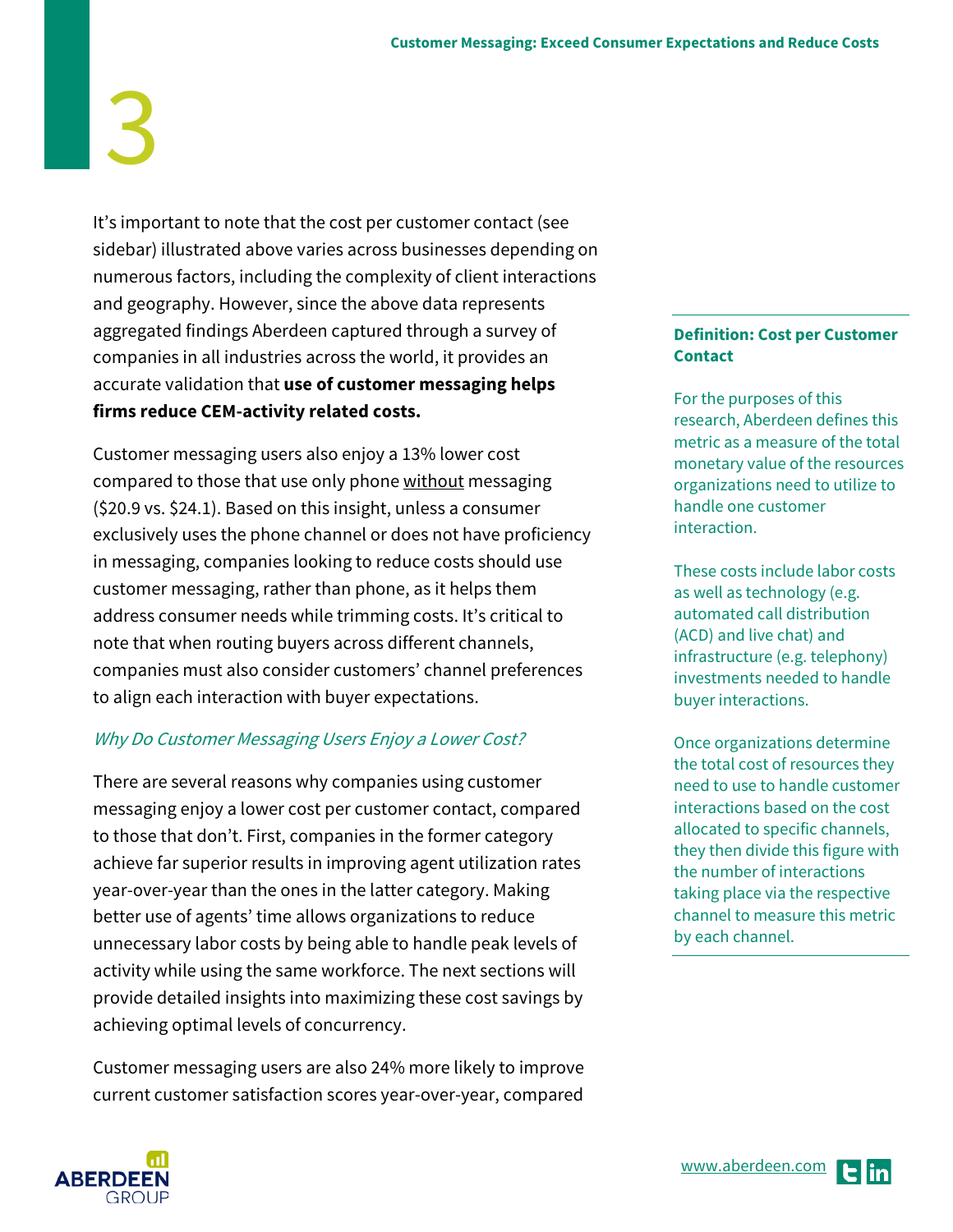On a high-level, there are two general methods companies have at their disposal when using customer messaging to interact with buyers:

**Reactive:** This refers to initiating a live chat session or sending a text message to a customer upon a client's request.

**Proactive:** This refers to initiating a live chat session or sending a text or in-app message before the customer requests support. Proactive conversations can be initiated based on different criteria; time spent on company website, browsing a specific webpage and etc.

Live chat and text message interactions are used for myriad purposes, including customer service and e-commerce. For the purposes of this research, we'll use the term 'contact center' when referring to the inbound and outbound conversations companies have when using these two channels to interact with buyers.

to those that are not using these two channels (73% vs. 59%). The ability to create happy customers indicates that clients of these firms are less likely to repeatedly contact the business for the same issues, helping these organizations reduce costs associated with repeat contact. Furthermore, happy buyers also mean that these businesses are more likely to retain their clients, and therefore, don't need to incur as much additional costs to acquire net-new clients to balance customer churn associated with unhappy buyers.

# Implement a Continuous Improvement Program to Truly Maximize the Benefits of Customer Messaging

Thus far, we've observed that companies incorporating messaging within their CEM activities enjoy far superior results, compared to those that don't. Does this mean that simply implementing these technologies will help companies achieve similar results and sustain them in the long-run? Savvy businesses would be quick to respond, "No." Figure 1 shows the year-over-year performance gains achieved by savvy customer messaging users (those with continuous performance improvement programs) versus those that use the same technologies but lack the focus for optimizing their activities.

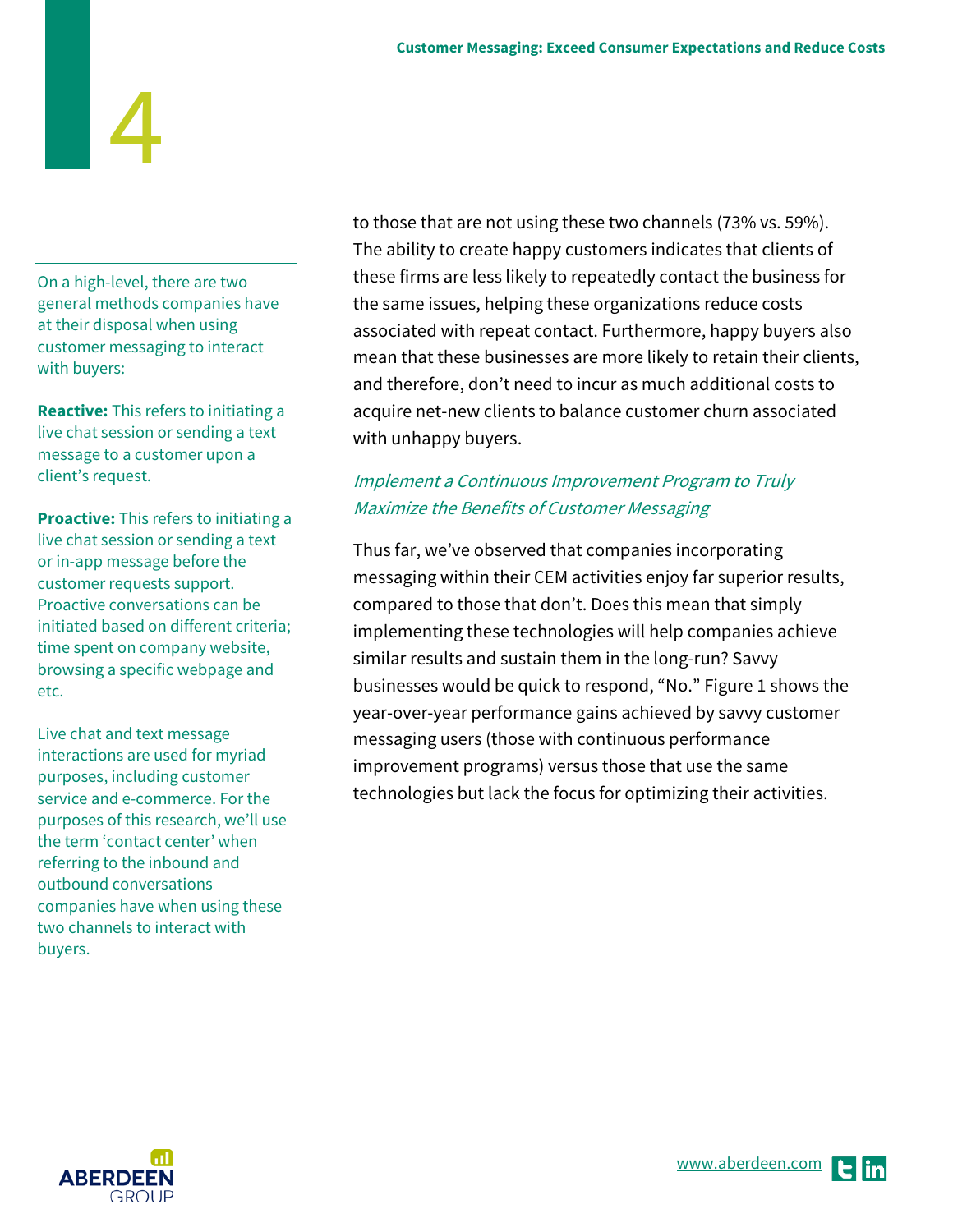## **Figure I: Customer Messaging Users Maximize Agent Utilization**

5



The findings in the above chart validate that simply implementing customer messaging doesn't guarantee long-term success. **In order to excel in delighting customers and reducing costs, companies must regularly gauge the effectiveness of their activities and make appropriate adjustments to address evolving business requirements.** 

Those that do enjoy 94% greater annual improvement in customer lifetime value, compared to messaging users without continuous improvement programs (9.9% vs. 5.1%). They also minimize the abandonment rates (decrease by 6.7% year-overyear) in customer interactions while enjoying positive word-ofmouth generated through satisfied clients. Now, let's observe several activities that help savvy organizations generate the aforementioned results.

### Key Activities to Reduce Service Costs & Create Happy Customers

One of the metrics that set businesses using messaging apart from competitors is agent utilization rates. Figure 2 sheds light



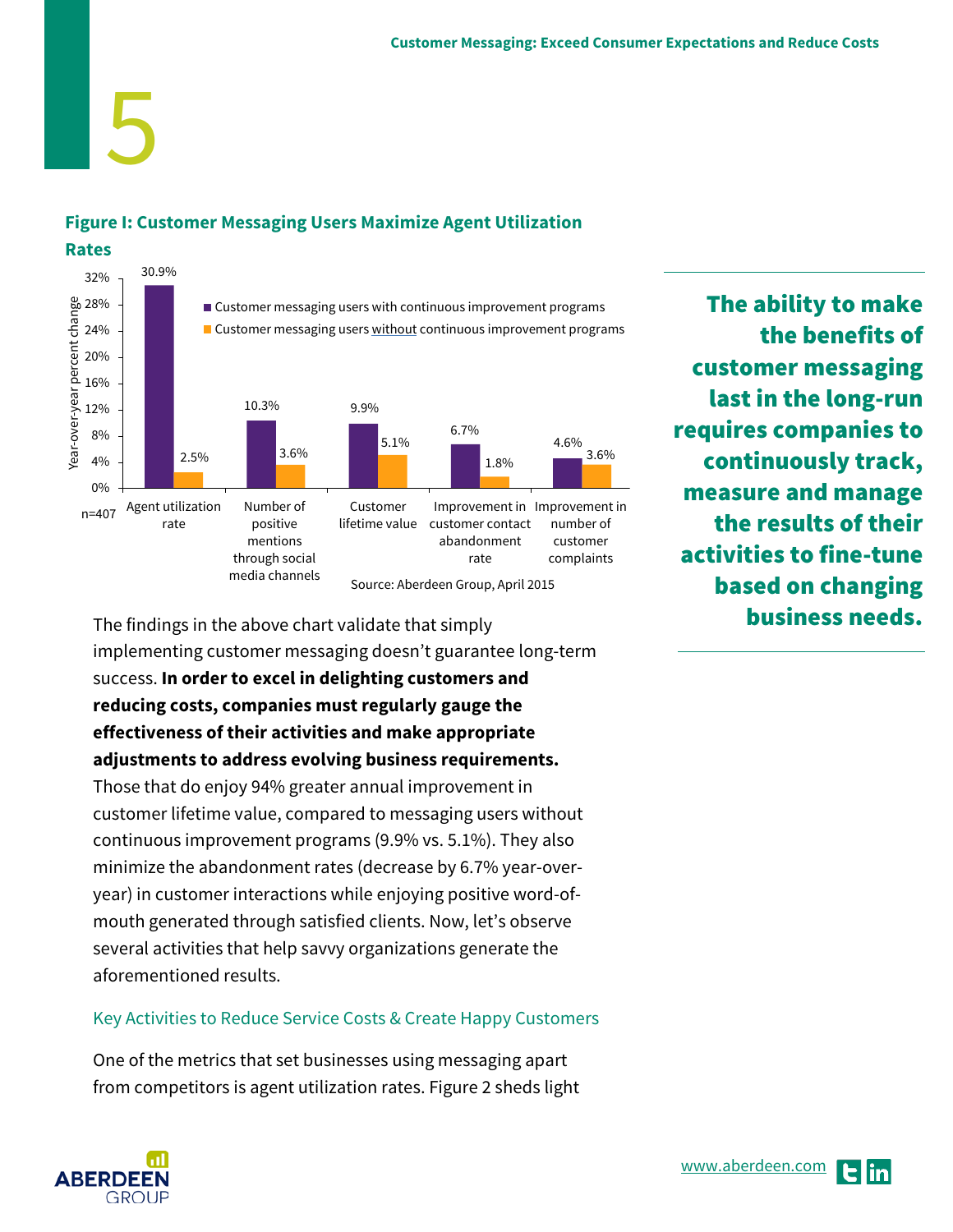Companies that lack focus on empowering employees with the right information at the right time (in an easy fashion) incur \$1.45 million in unnecessary costs each year.

6

into how successful firms maximize their success in this key metric.

## **Figure 2: Enable Agents with Relevant & Timely Content to Maximize Their Performance**



#### **Definition: CEM**

For the purposes of this research, Aberdeen defines customer experience management (CEM) as a continuum of business activities executed on an enterprise level to interact with buyers via different channels and devices throughout the entire customer lifecycle.



Empowering employees with ease of access to relevant insights needed to manage customer conversations is a key differentiator of savvy organizations. This is particularly important as Aberdeen's March 2015 Big Data in CEM: The Path to Productive **[Employees & Happy Customers](http://aberdeen.com/research/10249/10249-RR-Big-Data-CEM.aspx/content.aspx) study shows that, on average,** employees spend 14% of their time looking for answers to resolve client questions across myriad enterprise systems such as customer relationship management (CRM) and e-commerce. The same  $study$  revealed that this costs businesses approximately \$1.45 million each year in unnecessary expenses. Therefore, enabling employees with the ability to easily access relevant insights helps firms minimize this cost while boosting agent utilization rates in the contact center.

There are several ways companies **enable employees with actionable insights through the agent desktop.** One of those is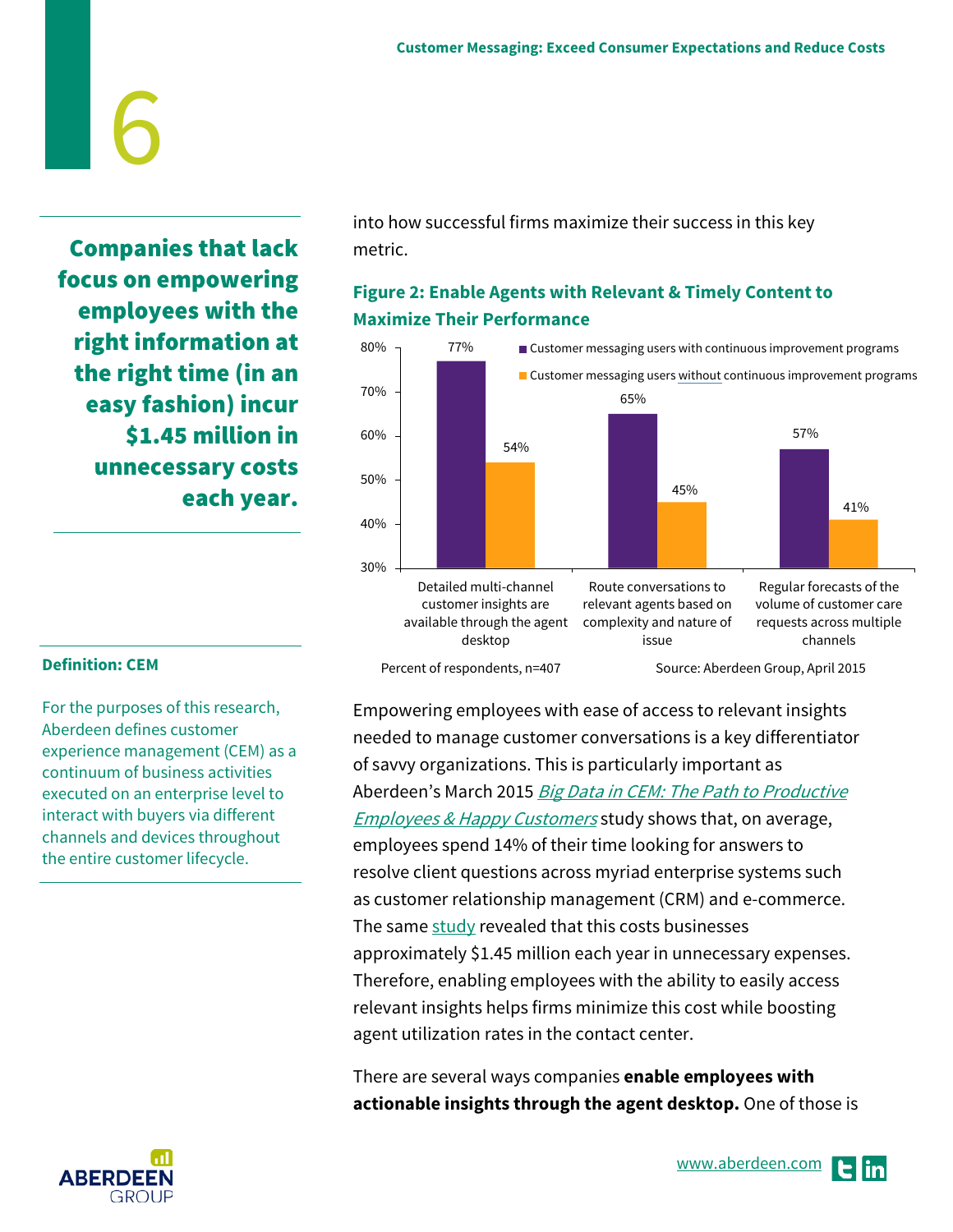integrating customer care systems and allowing agents to navigate data across those systems through a single screen within the agent desktop. Companies that have such integration across enterprise systems enjoy a 7.9% annual increase in agent productivity, compared to no improvement by those that are not integrating enterprise systems.

Another method to empower employees with actionable insights is by **monitoring which messaging interactions work best in addressing specific customer issues.** For example, companies with this capability track and measure which predefined content used in certain scenarios are most likely to lead to issue resolution and customer satisfaction. This analysis is conducted by using business intelligence tools. The resulting insights allow organizations to provide employees with predefined responses that are most likely to address the unique needs of clients. As a result, agents are able to lead more customers to resolution more rapidly – helping firms increase agent productivity as well as utilization rates.

The most successful firms using customer messaging excel by establishing a number of building blocks. Empowering employees with timely and relevant insights is one of those building blocks. An equally important building block is ensuring operational efficiency as part of these interactions. This specifically refers to an organization's ability to handle all customer requests via messaging in a timely manner – while ensuring that consumer needs are fully met. To this point, savvy firms are 39% more likely than messaging users without continuous improvement programs to regularly **forecast the volume of messaging interactions (as well as others) to ensure scheduling the right amount of agents to handle customer conversations** (57% vs. 41%). This activity is executed by analyzing historical customer traffic data across each channel

Don't ignore concurrency levels when forecasting and scheduling agents. When measured and planned effectively, achieving optimal levels of concurrency will unlock cost savings for your business.

#### **Definition: Concurrency**

For the purposes of this research, Aberdeen defines concurrency as a concept that refers to employees (e.g. contact center agent) managing conversations with multiple customers simultaneously.



7

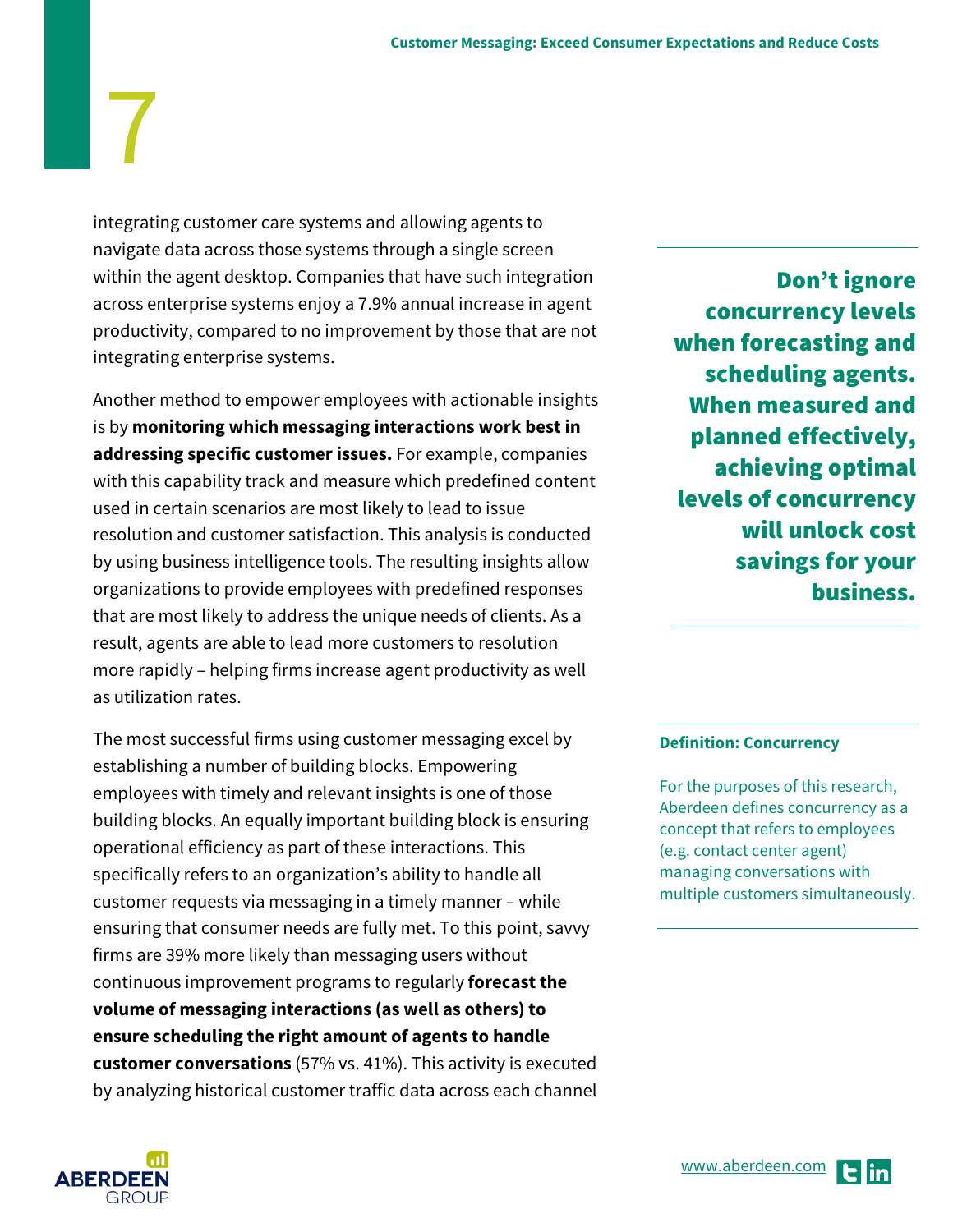Blend contextual routing and workflows designed to ensure concurrency in order to maximize agent utilization while making sure that customers interact with the right agents.

 $\rightarrow$  Read the full report, ["Voice of the](http://www.aberdeen.com/aberdeen-library/1047/RR-VoC-operations.aspx)  [Customer: How to](http://www.aberdeen.com/aberdeen-library/1047/RR-VoC-operations.aspx)  [Convert Feedback](http://www.aberdeen.com/aberdeen-library/1047/RR-VoC-operations.aspx)  [into Better Results"](http://www.aberdeen.com/aberdeen-library/1047/RR-VoC-operations.aspx) 

 $\rightarrow$  Related Research ["Omni-Channel](http://aberdeen.com/research/9981/RR-omni-channel-center.aspx/content.aspx)  [Contact Center: The](http://aberdeen.com/research/9981/RR-omni-channel-center.aspx/content.aspx)  [Smarter Way to](http://aberdeen.com/research/9981/RR-omni-channel-center.aspx/content.aspx)  [Engage Customers"](http://aberdeen.com/research/9981/RR-omni-channel-center.aspx/content.aspx) 

through using business intelligence and predictive analytics, and forecasting the number of interactions that are likely to take place via messaging within a certain time period.

When forecasting and scheduling agents to ensure customer demand is met in a timely fashion, companies must **pay close attention to concurrency** (see sidebar). A key aspect of messaging interactions, setting them apart from conversations taking place through other channels such as phone calls, is an agent's ability to handle multiple customer issues at the same time. Considering that agents are able to handle one phone interaction at a time, concurrency in messaging allows firms to increase agent utilization rates by requiring fewer agents to handle client issues.

In order to ensure that the needs of each customer are met in a timely and effective fashion, companies must also actively manage concurrency rates in an automated fashion. To do so, they must first determine the optimal number of messaging interactions agents can manage concurrently. Since this number will vary based on agent skills and complexity of the question (e.g. password reset versus mortgage loan application), companies are recommended to consider agent skills and experience when determining the ideal concurrency levels. Once companies determine target concurrency levels for different agents, they should then **adjust automated workflows to ensure that each agent is assigned to handle a certain number of concurrent interactions**. For example, if the skills and experience of an agent puts the agent in a category where the ideal concurrency rate is three interactions, then the agent would be connected with another client only when one of the active three sessions is finished.

Another factor to consider when routing multiple interactions to agents is matching the right customer with the right agent who

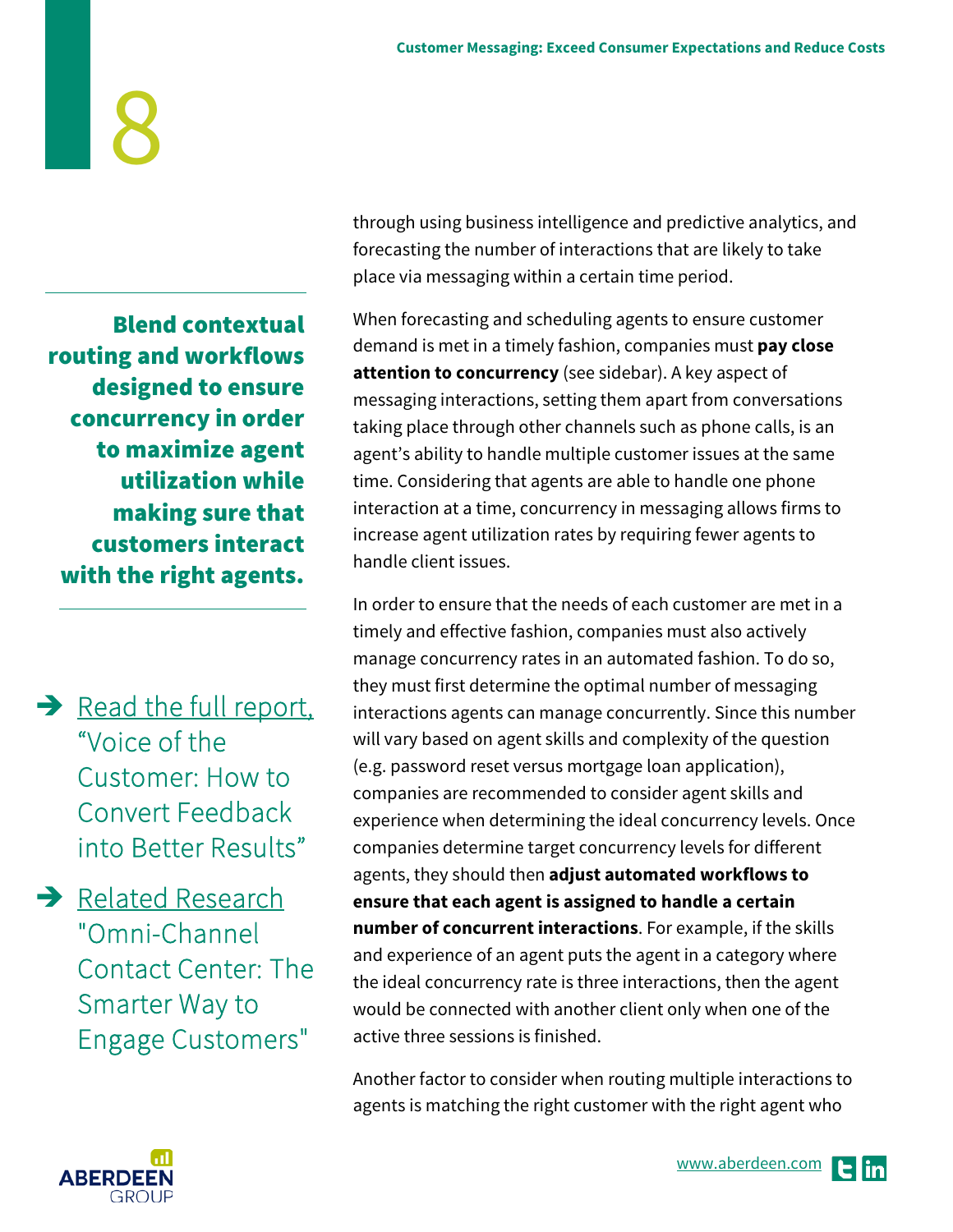has the skills to resolve client issues. This ultimately helps firms maximize agent productivity and ensure that each customer gets appropriate attention to get their needs addressed. Observing the difference in agent utilization rates between savvy firms and messaging users without continuous improvement programs shows that the former's focus on managing concurrency helps them outpace competitors, and therefore gain the previously discussed advantage in cost to serve customers.

We've learned how savvy businesses maximize agent utilization and reduce costs. Now, let's take a look at how they ensure addressing the rapidly changing customer needs. Figure 3 shows that companies with a continuous improvement program are 20% more likely than All Others to **survey buyers after a messaging interaction to capture voice of the customer (VoC) data** (48% vs. 40%). There are numerous tools available to capture VoC data, including online surveys, mobile surveys and interactive voice response (IVR) surveys. Once this data is captured, companies use business intelligence and text analytics to correlate which messaging interactions are most likely to influence positive customer feedback and sentiment. The resulting insights help organizations identify the factors that are most likely to contribute to positive feedback and sentiment. For example, an organization with this capability would be able to identify if a customer uses keywords associated with dissatisfaction and proactively alert contact center agents with specific action items (e.g. escalation) to ensure meeting and exceeding client needs.

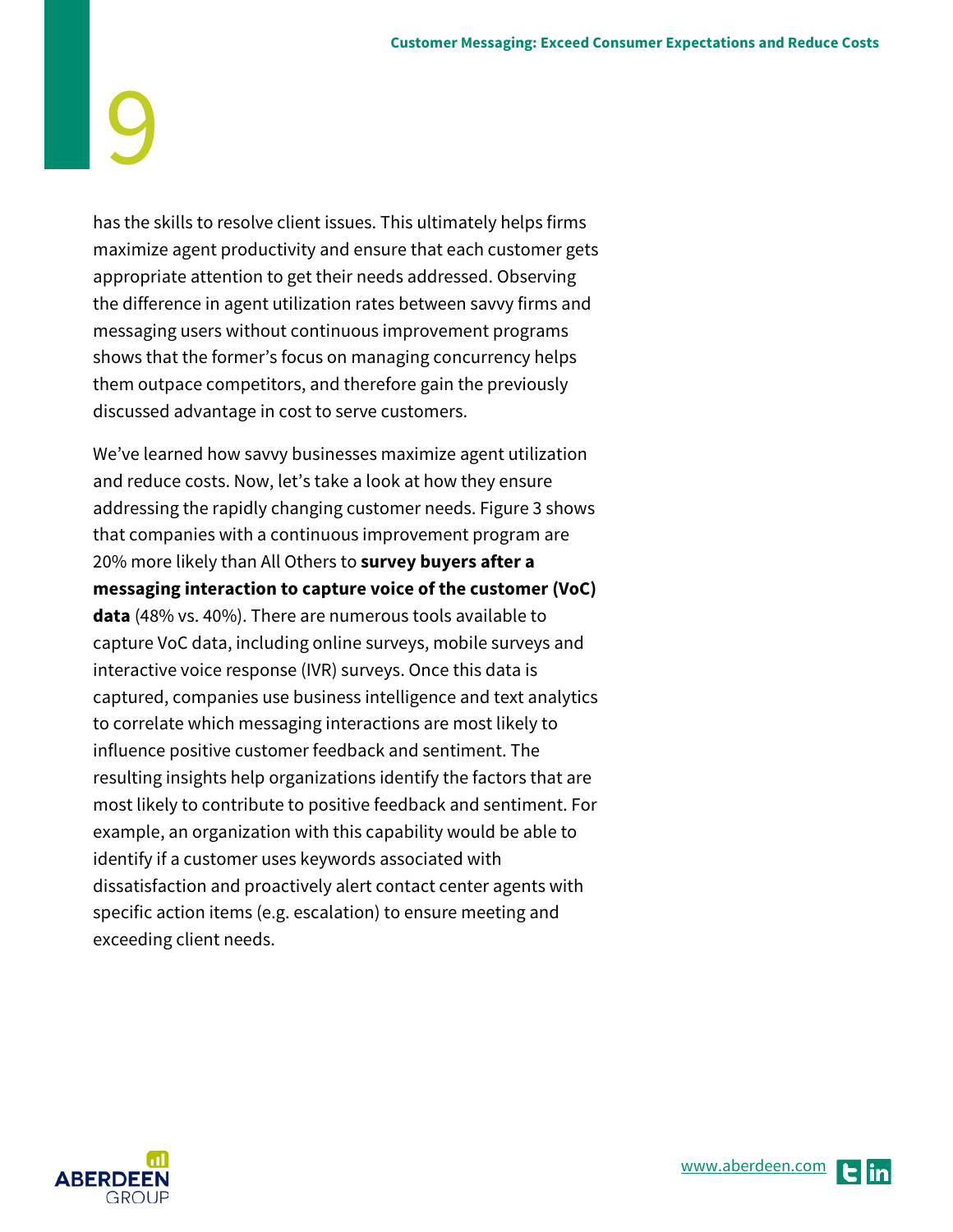# $\overline{\phantom{a}}$



#### **Figure 3: Manage your Activities from the Perspective of Customers**

Percent of respondents, n=407 Source: Aberdeen Group, April 2015

> Another benefit of capturing VoC data to improve messaging interaction results is the ability to **identify which agents are more likely to drive positive versus negative customer experiences.** By using technology tools such as reporting and digital dashboards, companies analyze the agents who interacted with clients that expressed satisfaction or dissatisfaction. Drilling-down into these insights allows organizations to determine personalized training and coaching needs for each agent as well as identify their strengths and reward them appropriately. As illustrated in Figure 3, companies that are top performers in customer messaging are 60% more likely than their competitors to provide such training to ensure that each agent drives superior customer experiences (80% vs. 50%).

### Recommendations

The pursuit to drive better customer experiences is a key differentiating factor in today's marketplace. While the rapid adoption and use of technology adds complexity in how

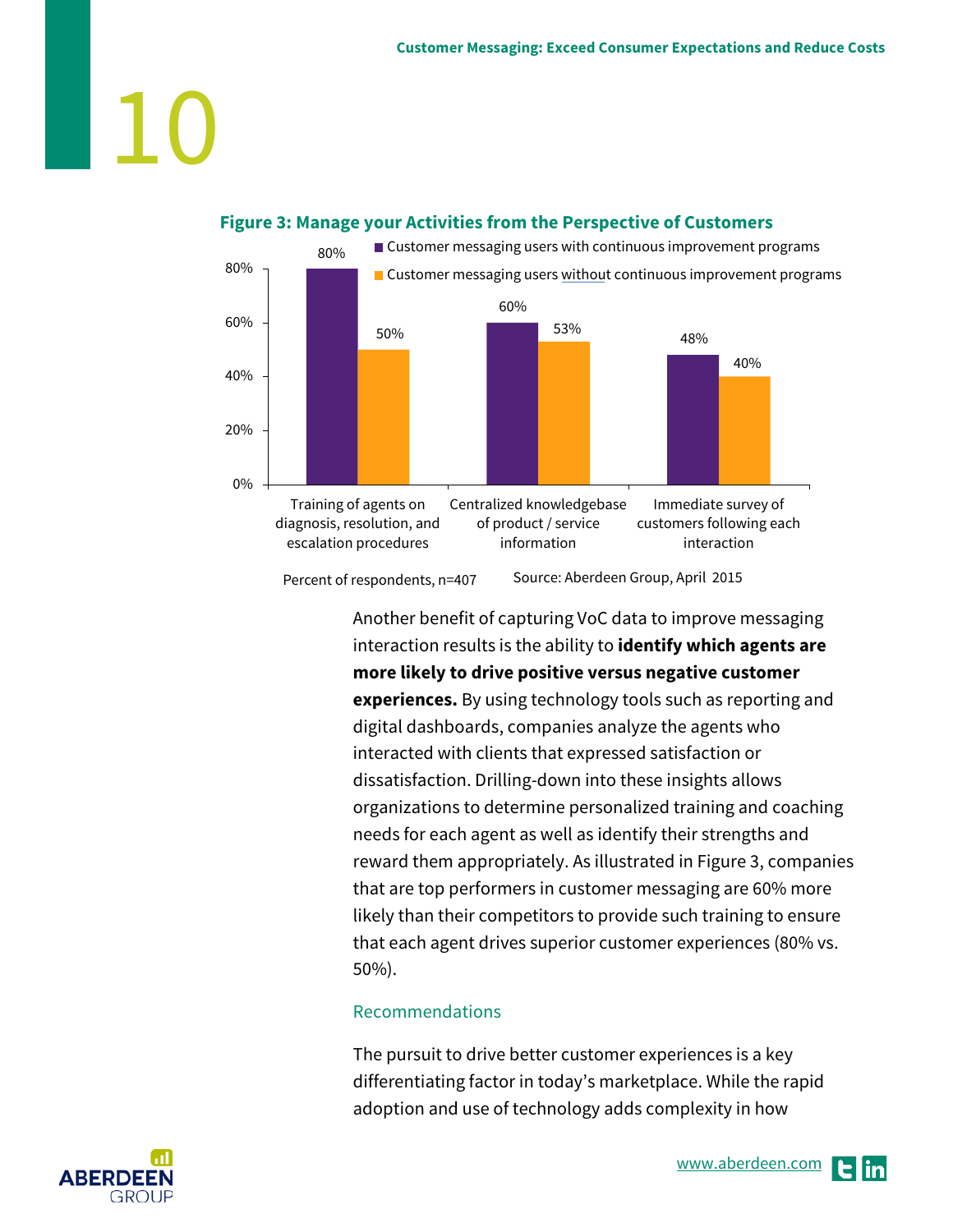organizations meet and exceed the needs of the empowered buyers, there is good news. Success in CEM is not associated with who spends the most to manage customer conversations. Rather, it's associated with who invests wisely. To this point, top performers in the [CEM Executive's Agenda 2015](http://aberdeen.com/research/10247/10247-RR-CEM.aspx/content.aspx) study have reduced their annual service costs by 28.8% year-over-year. They've also done so while consistently achieving substantial year-over-year improvement in customer satisfaction scores.

Through our analysis in this document, we've observed that businesses using customer messaging as part of their CEM activities enjoy similar results with top performing organizations. Specifically, they incur less cost while delighting their clients. However, the ability to attain and sustain these results hinges on an organization's use of the key capabilities noted in this document. Below is a brief summary of some of these key differentiators to help companies prioritize the activities they must adopt and nurture to enjoy maximum results through messaging:

- Enable your employees with easy access to relevant and timely insights needed to manage customer conversations.
- Use analytics to identify ideal concurrency levels for agents with different skills. Once determined, use this information to tailor your workflows and routing activities to attain ideal levels of concurrency to maximize agent utilization – without compromising customer experience results.
- Walk in your customer's shoes. Capture buyer feedback and sentiment data and use analytics to identify which activities drive positive versus negative experiences. Utilize these insights to focus on your strengths and address weaknesses.

Companies using live chat & text messaging as part of their CEM activities enjoy a 23% lower cost per customer contact, compared to those that are not using them.